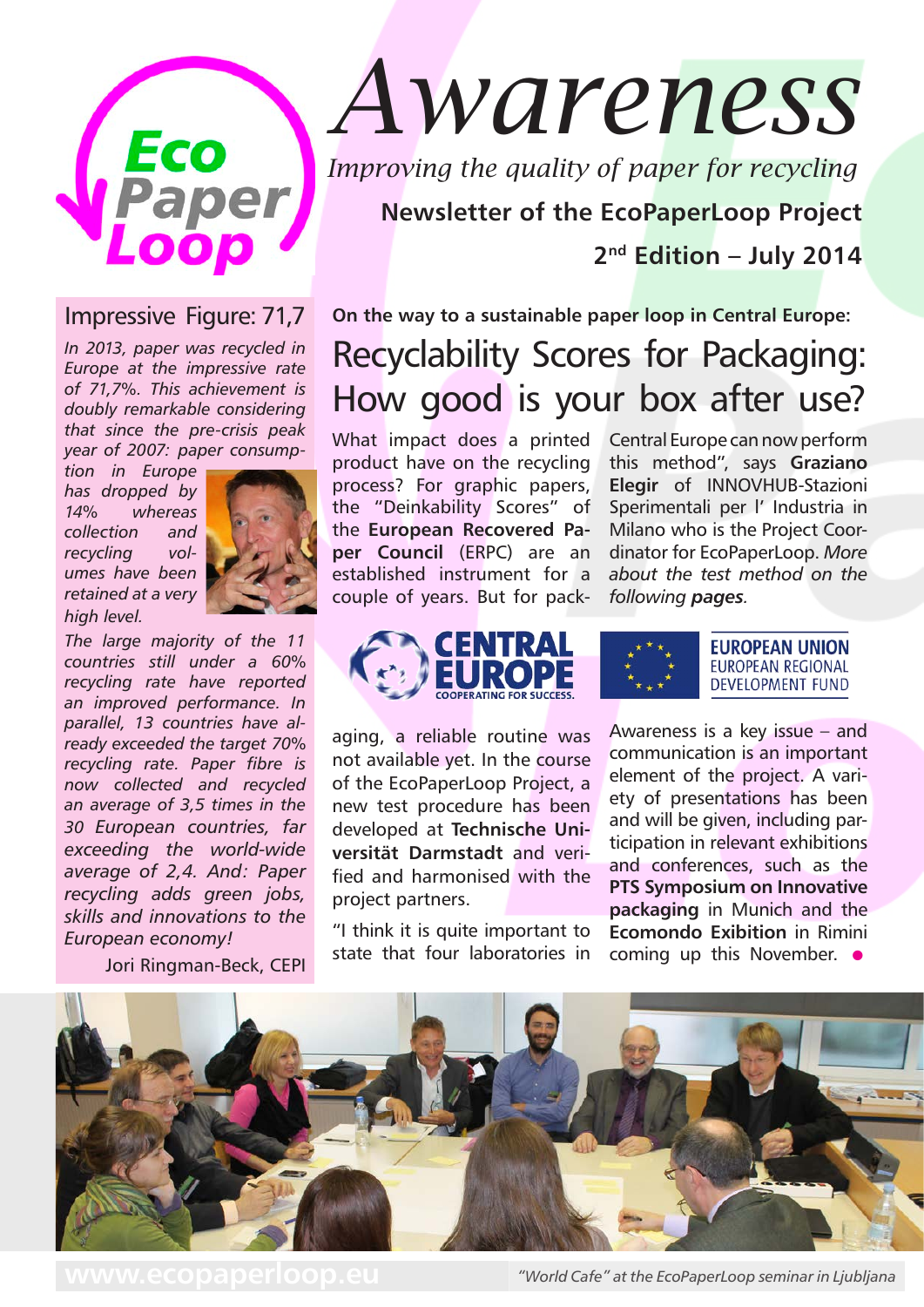

**EcoPaperLoop Seminars coming up:**

#### **7 October 2014 in Milan**

## **9 October, 2014 in Munich**

*Which collection system delivers the best quality of paper for recycling? How do you design a paper product to be recyclable? These and more questions will be discussed at the final seminars for everybody in the paper chain: recyclers, printers, publishers or agencies as well as packaging converters.*



**EcoPaperLoop Project Final Conference 2 December, 2014, Krakow**

# **How to test the recyclability of packaging: Method published**

For easy processing of paper for recycling it is essential that packaging products are manufactured with good recyclability in mind. This means the packaging products have to be produced mostly from fibres which have to be easily disintegrated. This increases fibre yield and reduces energy demand as well as the amount of rejects to be disposed.

Alike, **adhesive applications** used for the packaging products have to be shear resistant to withstand shear forces during stock preparation processes, and to fragment only to adequate particle sizes, which can be removed successfully during the process.

This laboratory method, developed as part of the EcoPaperLoop project, defines a procedure to assess the processing of packaging material. Thereby the content of non-paper components, content of difficult to disintegrate material (the flake content), the macrosticky potential as also the ash content and fibre yield after a disintegration step is investigated. The determined data can be used for the assessment of packaging product recyclability. A general assessment scheme is being discussed but not available yet.



### The lab procedure

The main steps are sample preparation, disintegration, coarse screening, flake content evaluation, macrosticky potential evaluation, and finally the preparation of a handsheet. For this, a defined amount of the packaging material has to be prepared and afterwards disintegrated at low consistency.

The generated suspension has to be screened using a hole screen. The reject on the screen has to be evaluated gravimetrically and the yield has to be calculated.

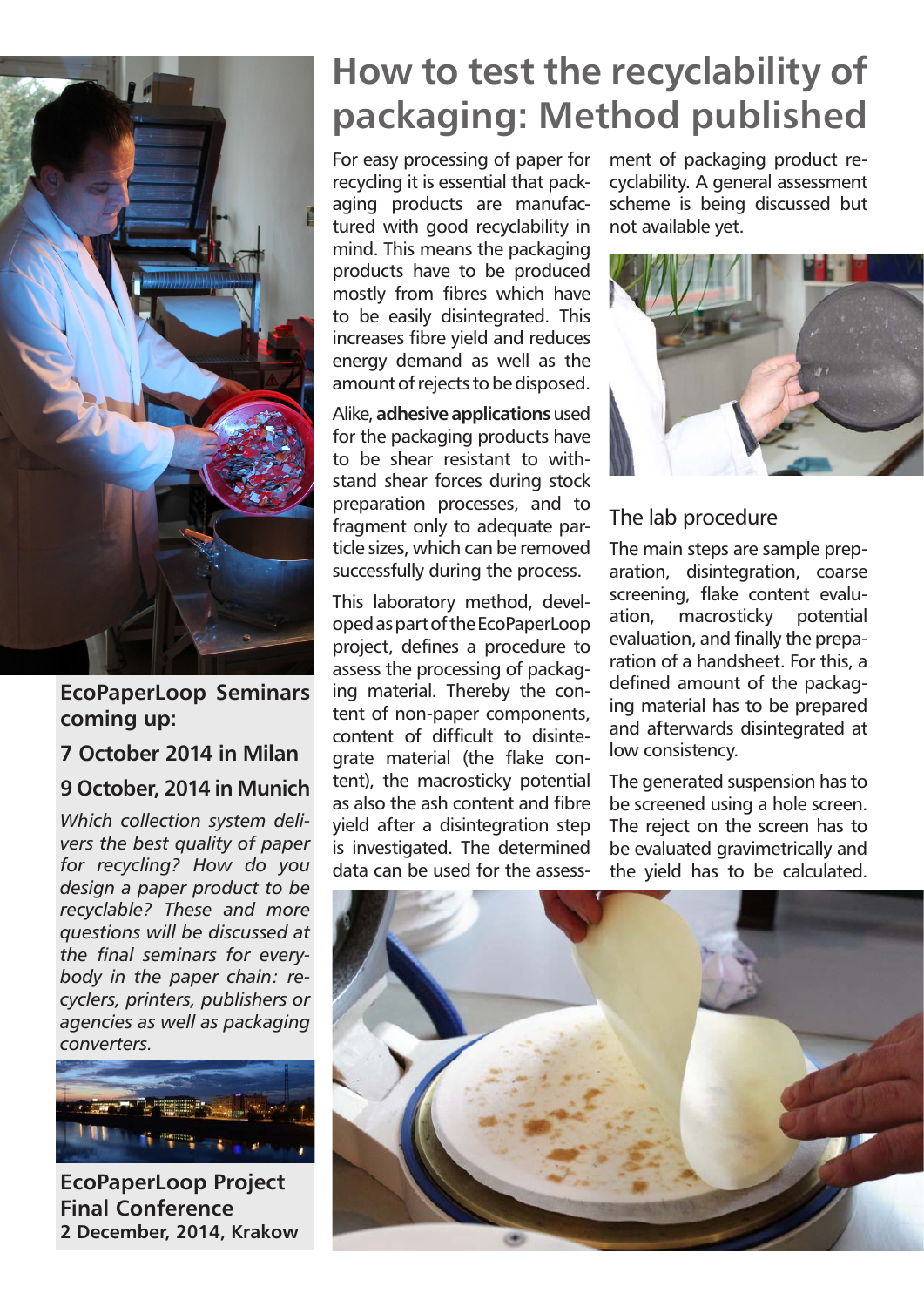The screening accept has to be homogenised and analysed for flake content. For the macrosticky area, the determination follows a macrosticky method based on IN-GEDE Method 4. From the accept of the macrosticky screening step, handsheets have to be prepared. Furthermore from the accept of the coarse screening step the ash content has to be measured and the fibre yield to be calculated.

The full method has already been published, and a video demonstrating the procedure is already available in English – soon also in the other project languages at www.ecopaperloop.eu. •



# **Round Robin Test done, Recyclability Scores yet to be decided**

In order to be able to use the results of the recycling test, parameters have to be found that convert lab results into a practical evaluation. For graphic paper, the "**Deinkability Score-**



**card**" has been established in 2009 already. A similar scorecard for packaging is currently

being discussed and finalised.

The target of the recyclability tests for packaging is to improve the quality of paper for recy-



cling. Due to the high utilisation rate of recovered paper it is necessary to enhance the recy-

cling behaviour of used packaging products. Once the project



is finished and the scorecard for packaging products has been established, the paper industry, the converters, the

packaging industry, in principle

the complete paper chain including the designers developing new sustainable packaging will have the opportunity to verify the re-

## **Professional Day of Packaging Technologists in Budapest**

**The Professional Day of Packaging Technologists has been organized yearly for 15 years. The last one has been performed at the Sándor Rejtő** 



**Faculty of Light Industry of Óbuda University on May 23, 2013 in Budapest, Hungary.**

**Interested participants came from the Technical Association of the Hungarian Paper and Printing Industry, the Hungarian Association of Packag-**

cyclability performance of their products by using a common method. With the assessment of the recyclability it is possible to optimise the design of packaging products in order to improve the recycling behaviour of recovered paper in general.  $\bullet$ 

**ing and Materials Handling as well as Óbuda University, University of West Hungary, and Budapest University of Technology and Economics. From the industry, the paper, printing, and packaging sector were represented; also the Budapest City Archives.**



**Among the 14 presentations of the day, István Lele, director of the Hungarian Paper Research Institute and associate professor of the University of West Hungary, Faculty of Wood Sciences, informed about the goals of the EcoPaperLoop project.** •